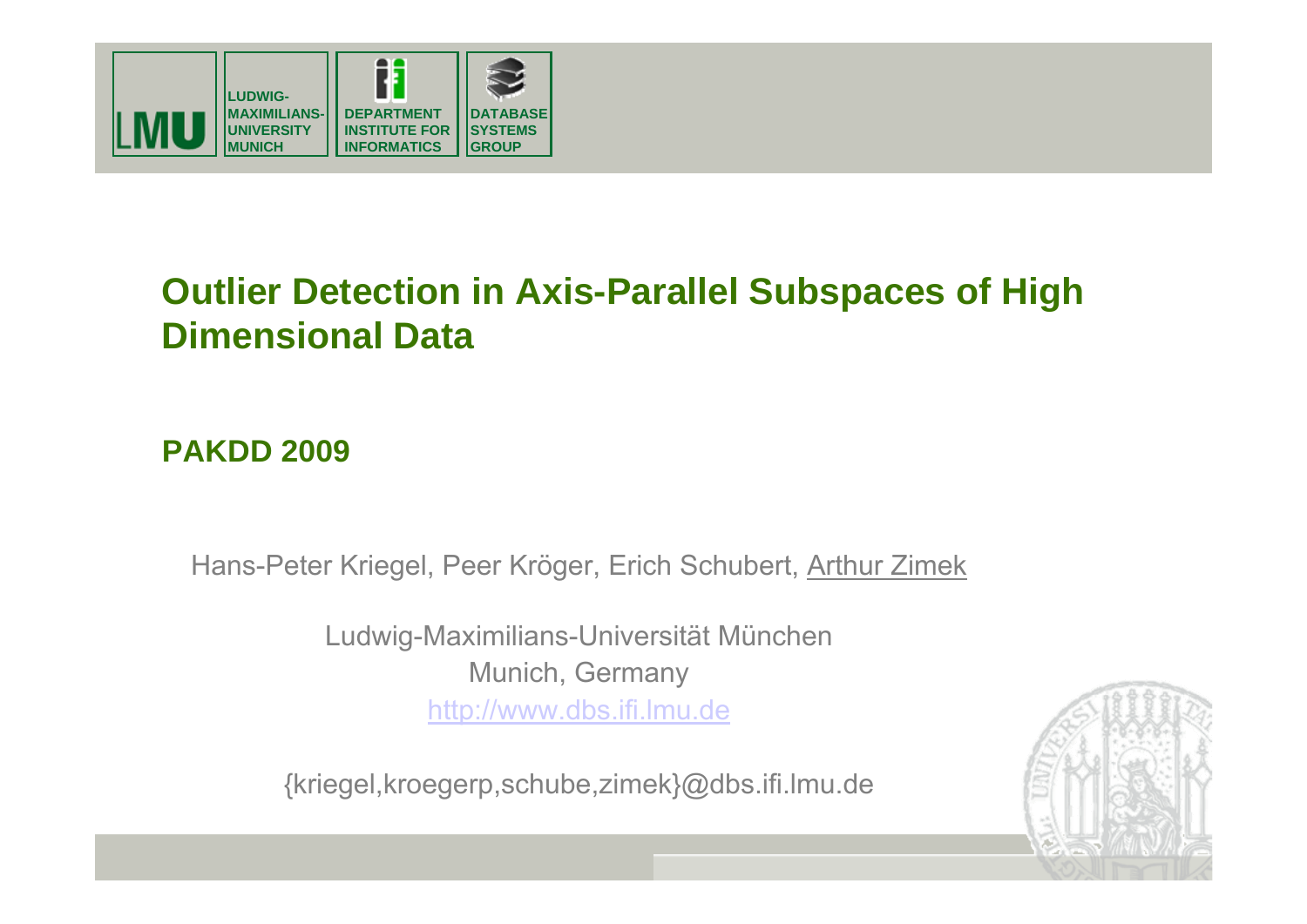



- 1. Motivation
- 2. Subspace Outlier
- 3. Reference Set for Outliers
- 4. Comparison to Existing Approaches
- 5. Conclusion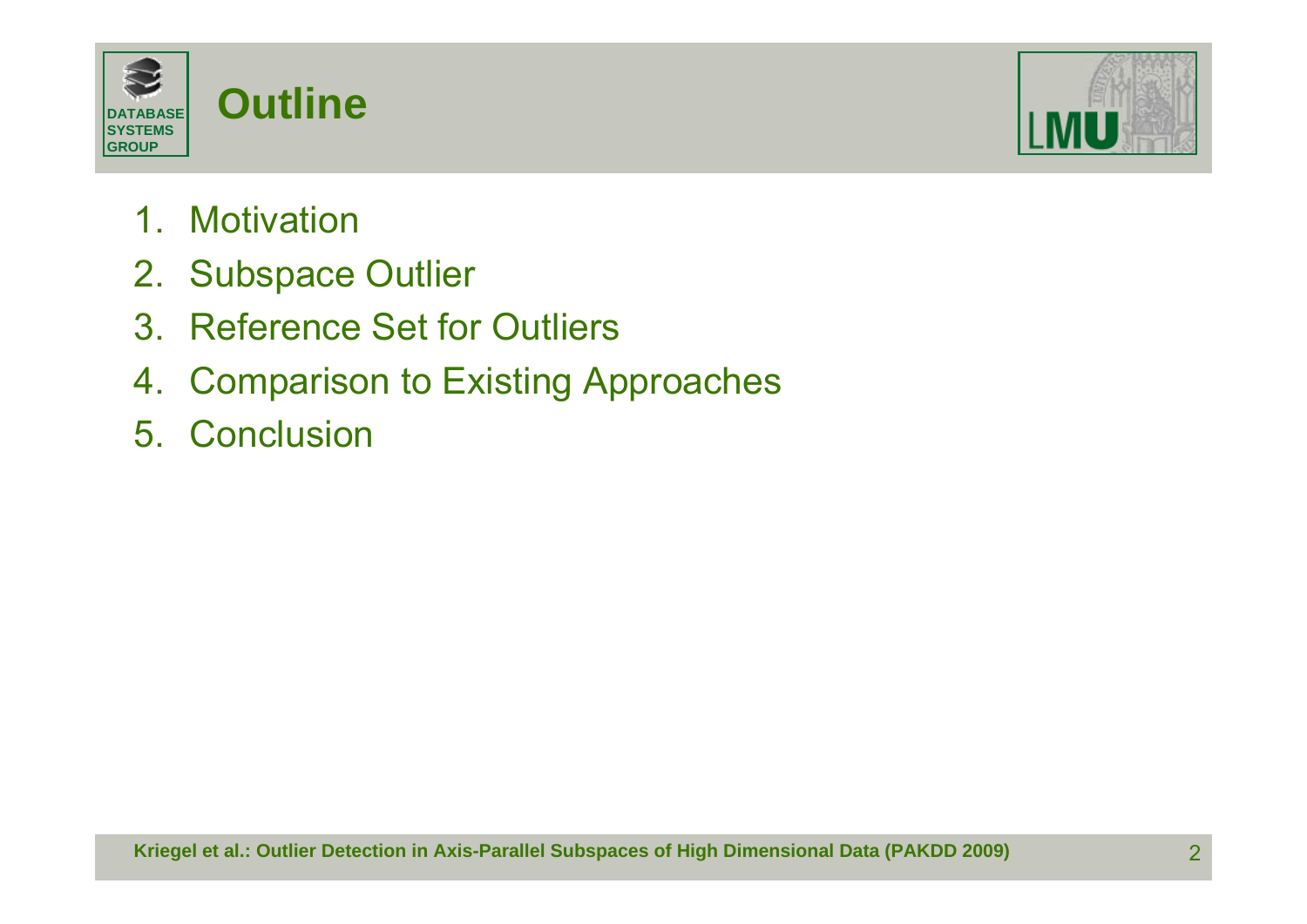



### 1. Motivation

- 2. Subspace Outlier
- 3. Reference Set for Outliers
- 4. Comparison to Existing Approaches
- 5. Conclusion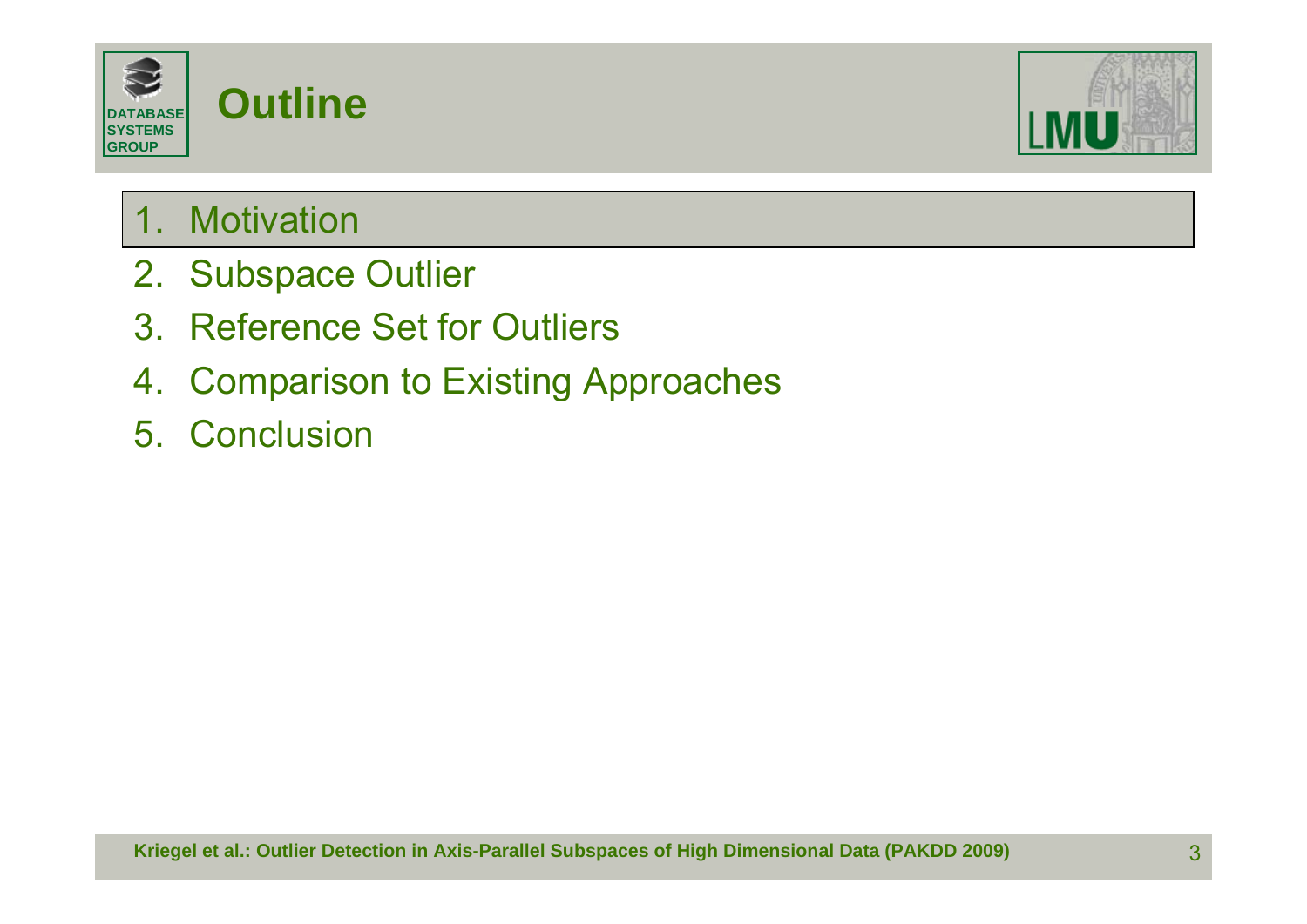



 $\bullet$ Hawkins Definition:

> "An outlier is an observation which deviates so much from the other observations as to arouse suspicions that it was generated by a different mechanism."

- $\bullet$  Collecting data with high dimensionality
	- Æ "*curse of dimensionality*"
- $\bullet$  two aspects here:
	- Euclidean distances (as commonly used) loose their expressiveness: no outlier can be detected that deviates considerably from the majority of points in comparison to other points
	- <sup>a</sup>"generating mechanism" to identify may be responsible for a subset of the features only (*local feature relevance*)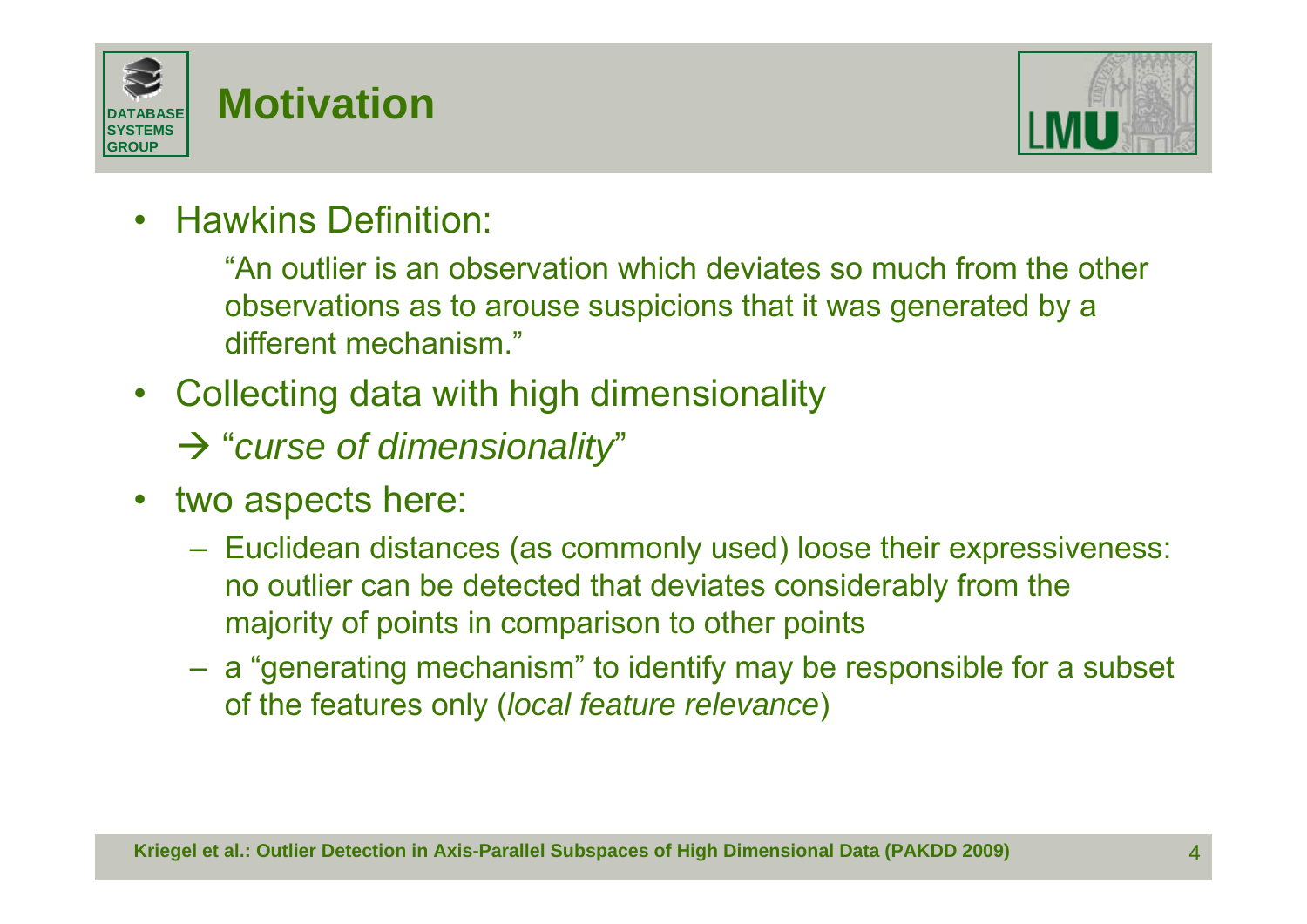

- • try to find outliers in subspaces, i.e., based on the subset of features related to a "generating mechanism"
- subspace  $\{A_1\}$ : o is an outlier
- subspace  $\{A_2\}$ : o is not an outlier
- full-dimensional space  ${A_1, A_2}$ : o is not an outlier



**Kriegel et al.: Outlier Detection in Axis-Parallel Subspaces of High Dimensional Data (PAKDD 2009)** 5



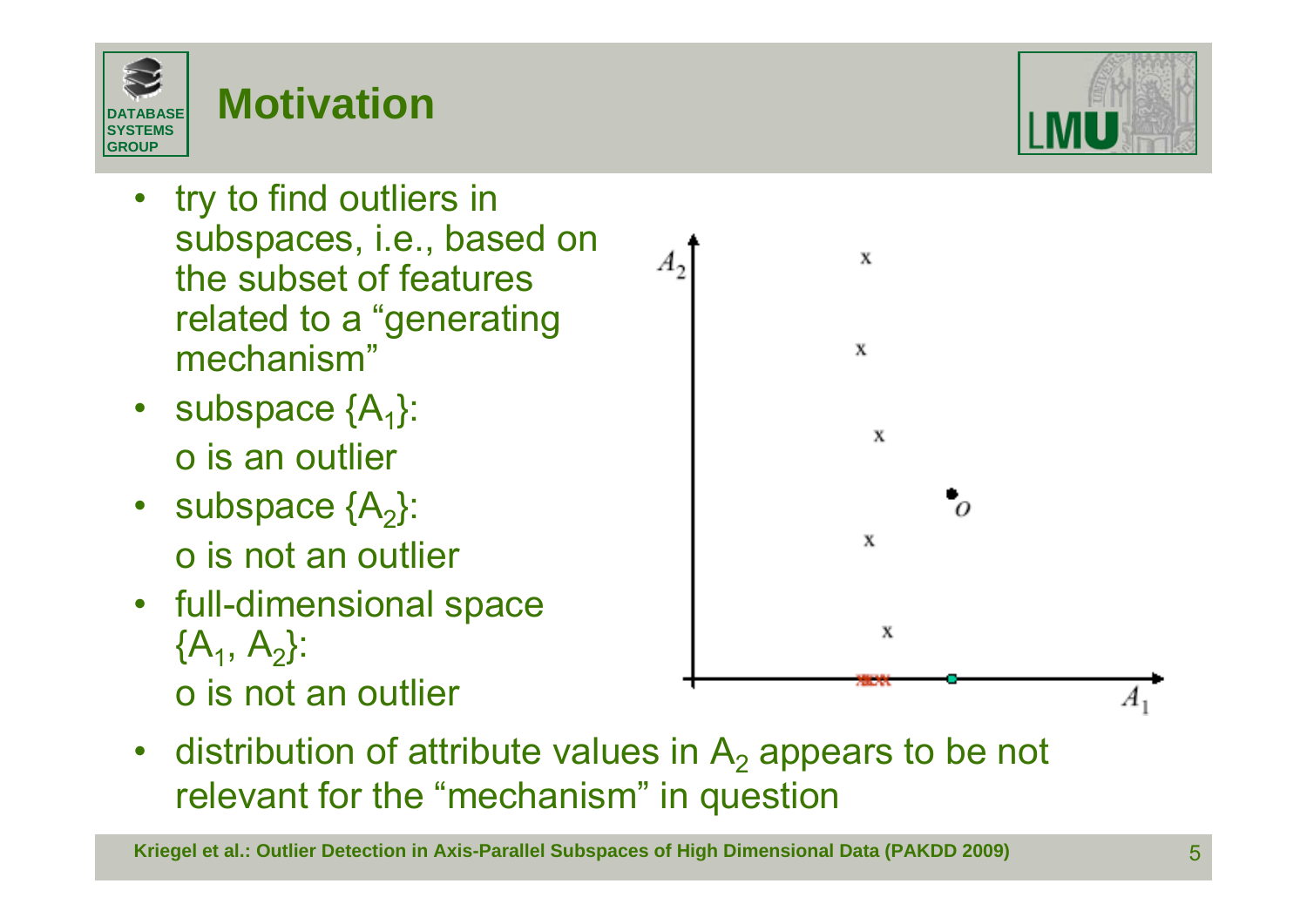



#### 1. Motivation

- 2. Subspace Outlier
- 3. Reference Set for Outliers
- 4. Comparison to Existing Approaches
- 5. Conclusion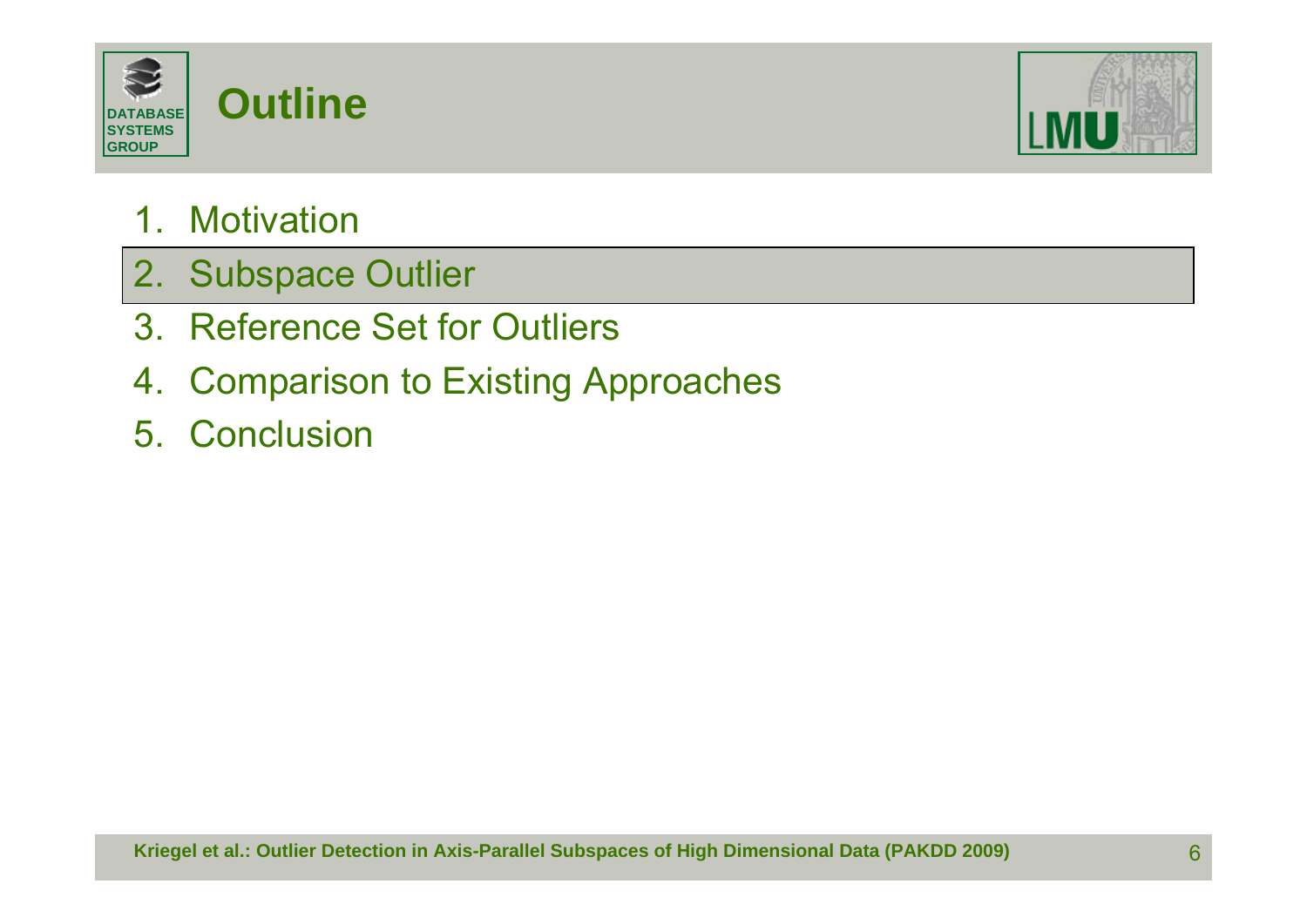



general idea:

 $\bullet$ assign a set of reference points to a point o

(e.g., k-nearest neighbors – but keep in mind the "curse of dimensionality": local feature relevance vs. meaningful distances)

- $\bullet$  find the subspace spanned by these reference points (allowing some jitter)
- $\bullet$ analyze for the point o how well it fits to this subspace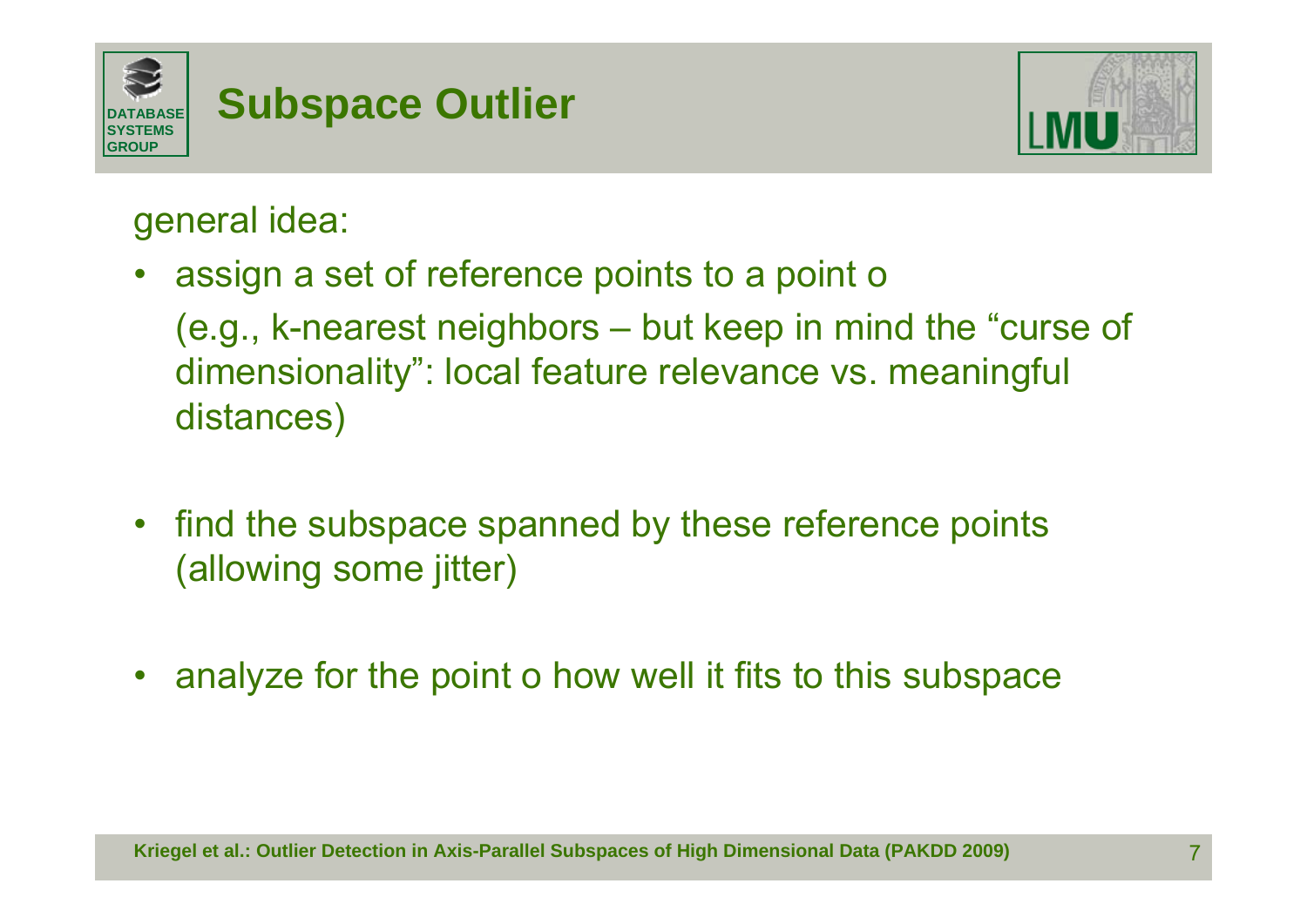

# **Subspace Outlier**

- • subspace spanned a set of points S: orthogonal to a subspace minimizing the variance but maximizing the number of attributes - a hyperplane more or less accommodating the set S of reference points
- within this subspace, the variance of the points in S is high
- $\bullet$  in the perpendicular space, the variance is low

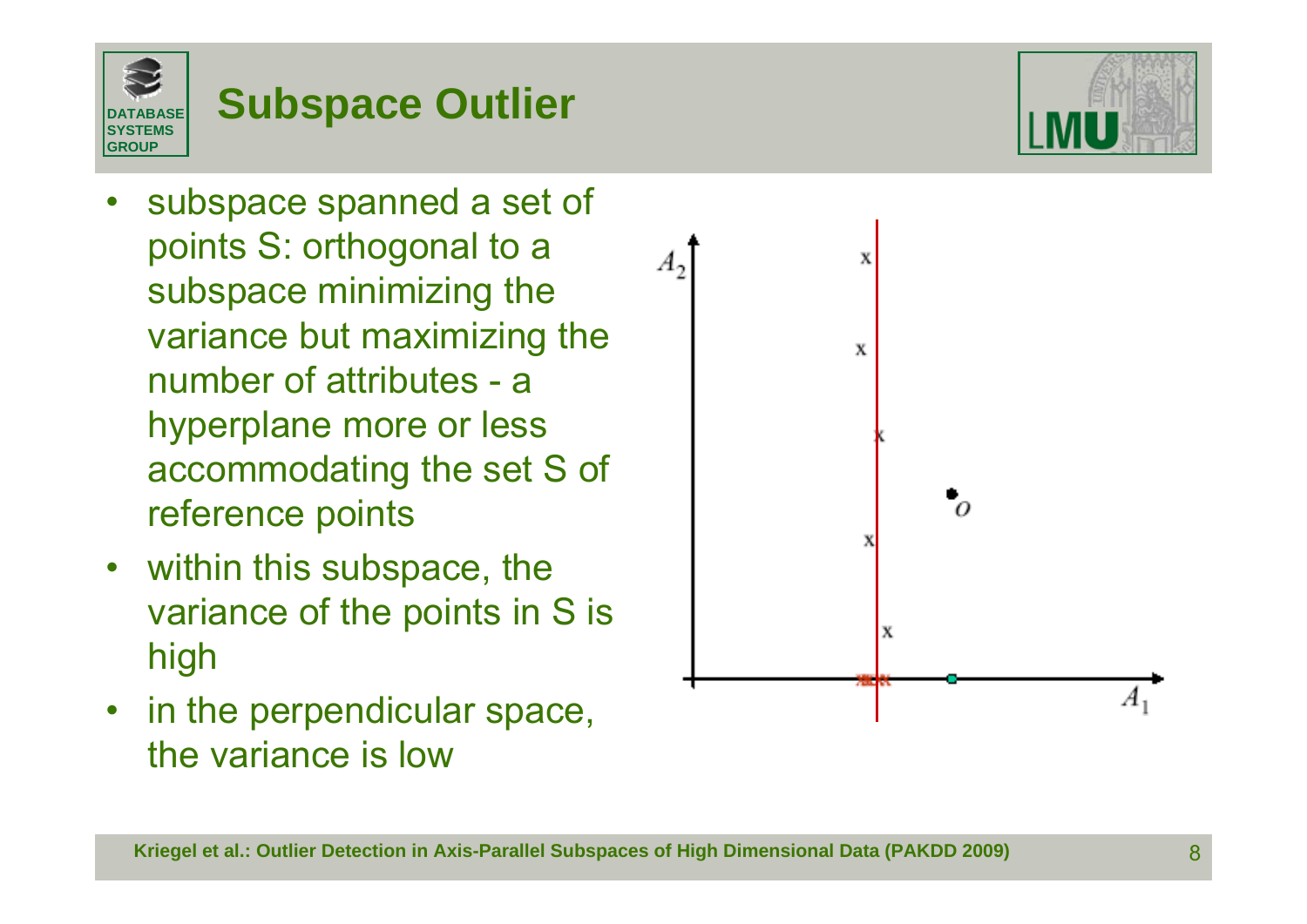$A_1$ 

•variance VAR<sup>S</sup>: averaged square distance of the points in S to the mean  $\mu$ <sup>S</sup>:

$$
VAR^{S} = \frac{\sum (dist(p, \mu^{S}))^{2}}{|S|}
$$

• variance along attribute i:

$$
\text{var}_i^S = \frac{\sum_{p \in S} \left( dist\left(p_i, \mu_i^S\right)\right)^2}{|S|}
$$

$$
\begin{array}{c}\nA_2 \\
\downarrow \\
\downarrow \\
\downarrow \\
\downarrow \\
\end{array}
$$

 $\mu_1^{R(o)}$ 



 $\mathcal{H}(R(o)) = (\mu^{R(o)}, v^{R(o)})$ 

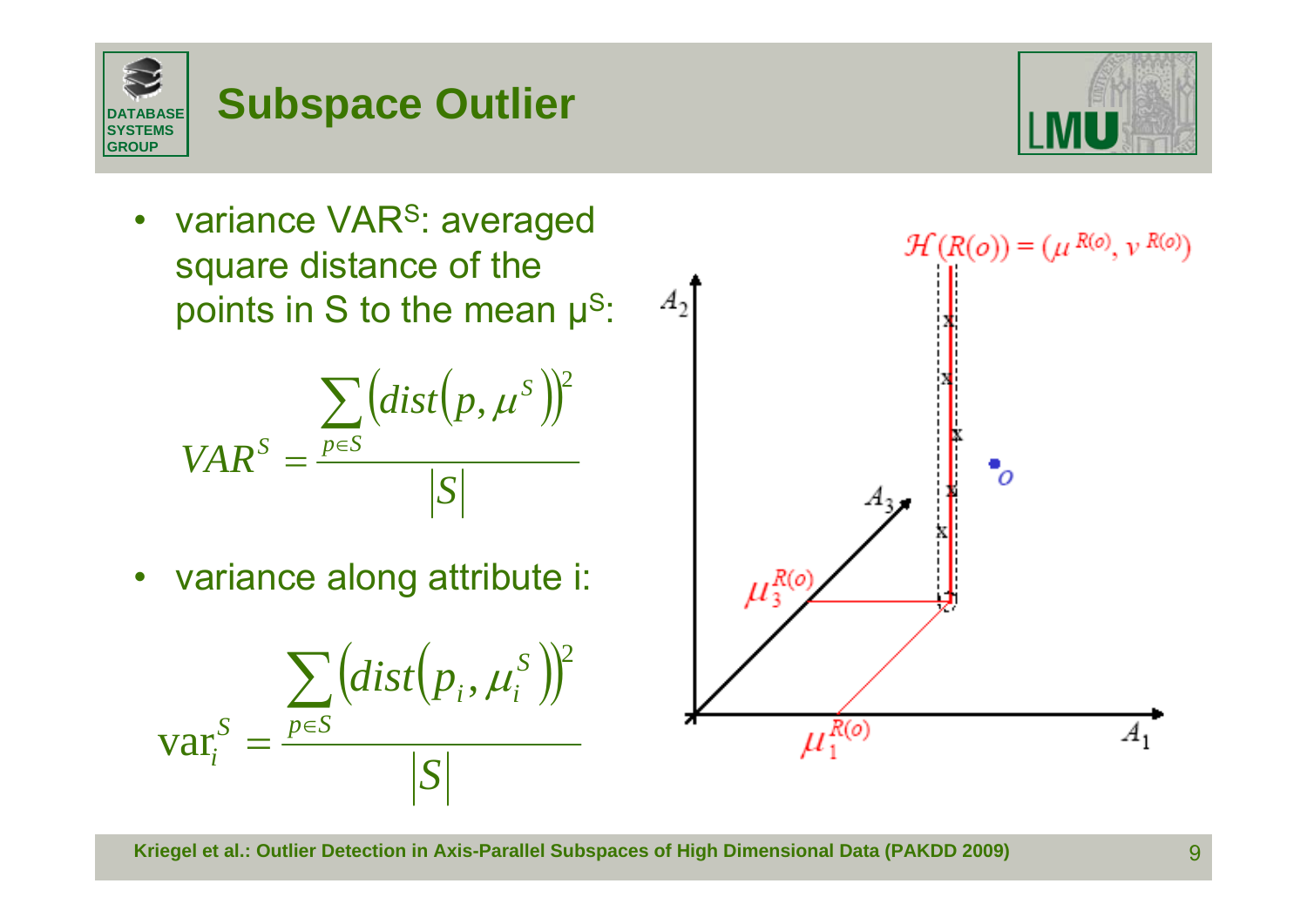



- $\bullet$  derive the subspace: subspace defining vector specifies the relevant attributes of the subspace defined by a reference set, i.e., the attributes where the reference points exhibit low variance
- in all *d* attributes, the points have a total variance of VARS
- •the expected variance along attribute i is VARS / *d*
- $\bullet$  variance along attribute *i* is *low* if it is smaller than the expected variance by a predefined coefficient <sup>α</sup>:

$$
v_i^S = \begin{cases} 1, & if \text{ var}_i^S < \alpha \frac{VAR^S}{d} \\ 0, & else \end{cases}
$$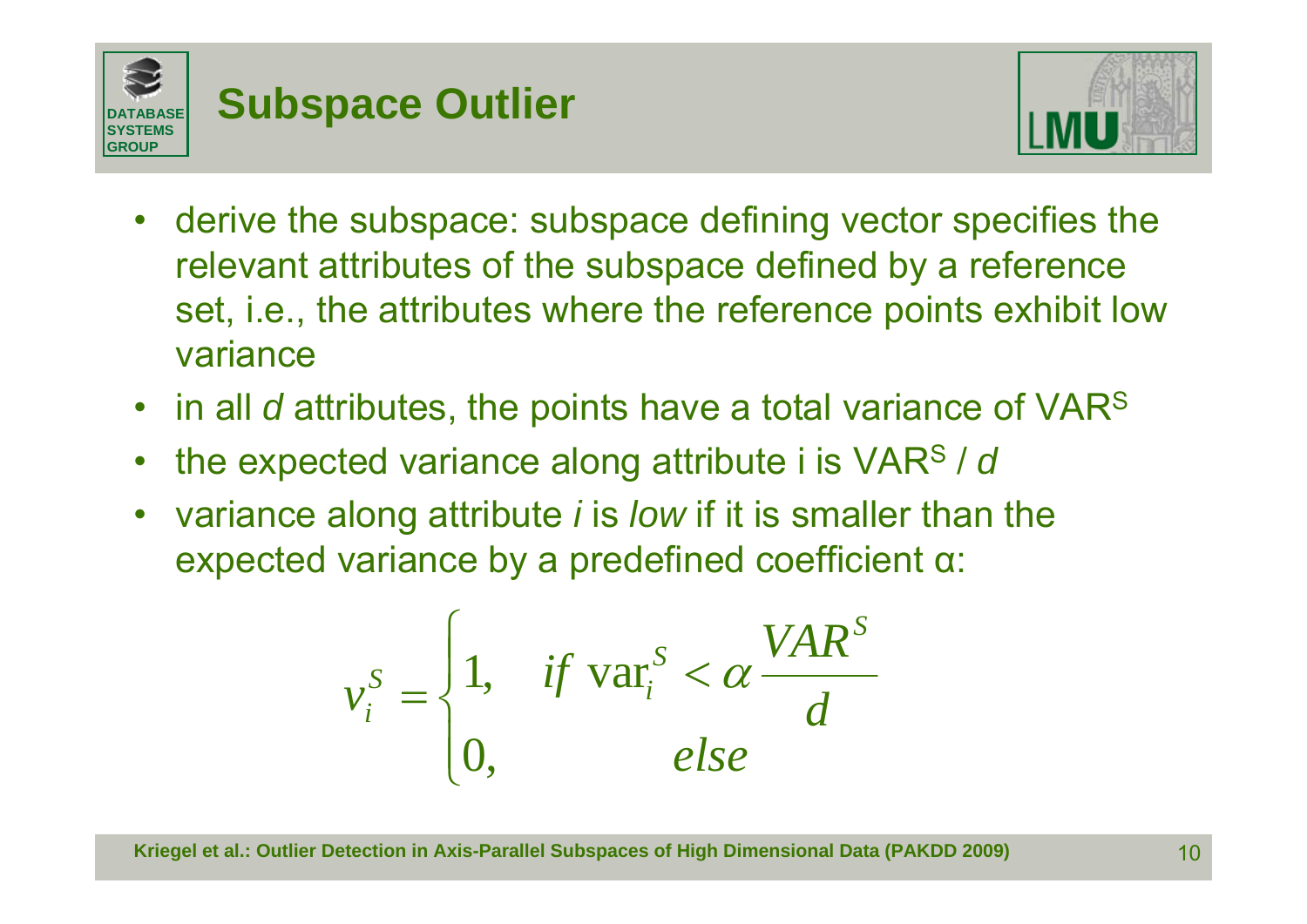$A_1$ 

 subspace hyperplane  $\bullet$ *H*(S) of reference set S is  $A_2$ defined by mean value  $\mu$ <sup>S</sup> and the subspace defining vector *v*<sup>S</sup>

**Subspace Outlier**

**DATABASESYSTEMSGROUP**

> • points in the reference set *R(o)* of *<sup>o</sup>* form a line in three-dimensional space

> > $v^{R(o)} = (1,0,1)$



 $\mu_1^{R(o)}$ 





'n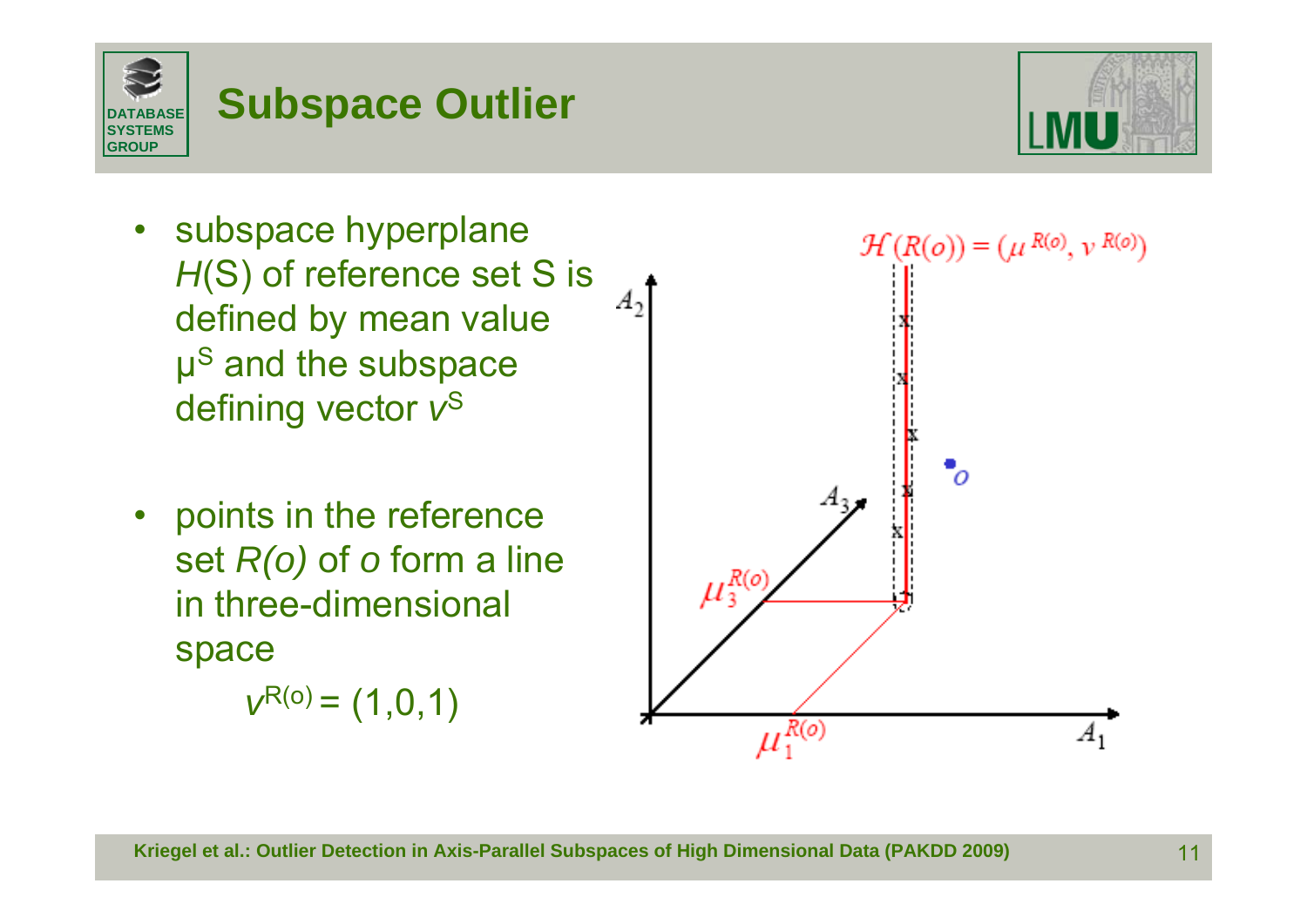



• distance of *o* to the reference hyperplane:  $A_2$ 

$$
dist(o, H(S)) = \sqrt{\sum_{i=1}^{d} v_i^S \cdot (o_i - \mu_i^S)^2}
$$

• the higher this distance, the more deviates the point *<sup>o</sup>* from the behavior of the reference set, the more likely it is an outlier

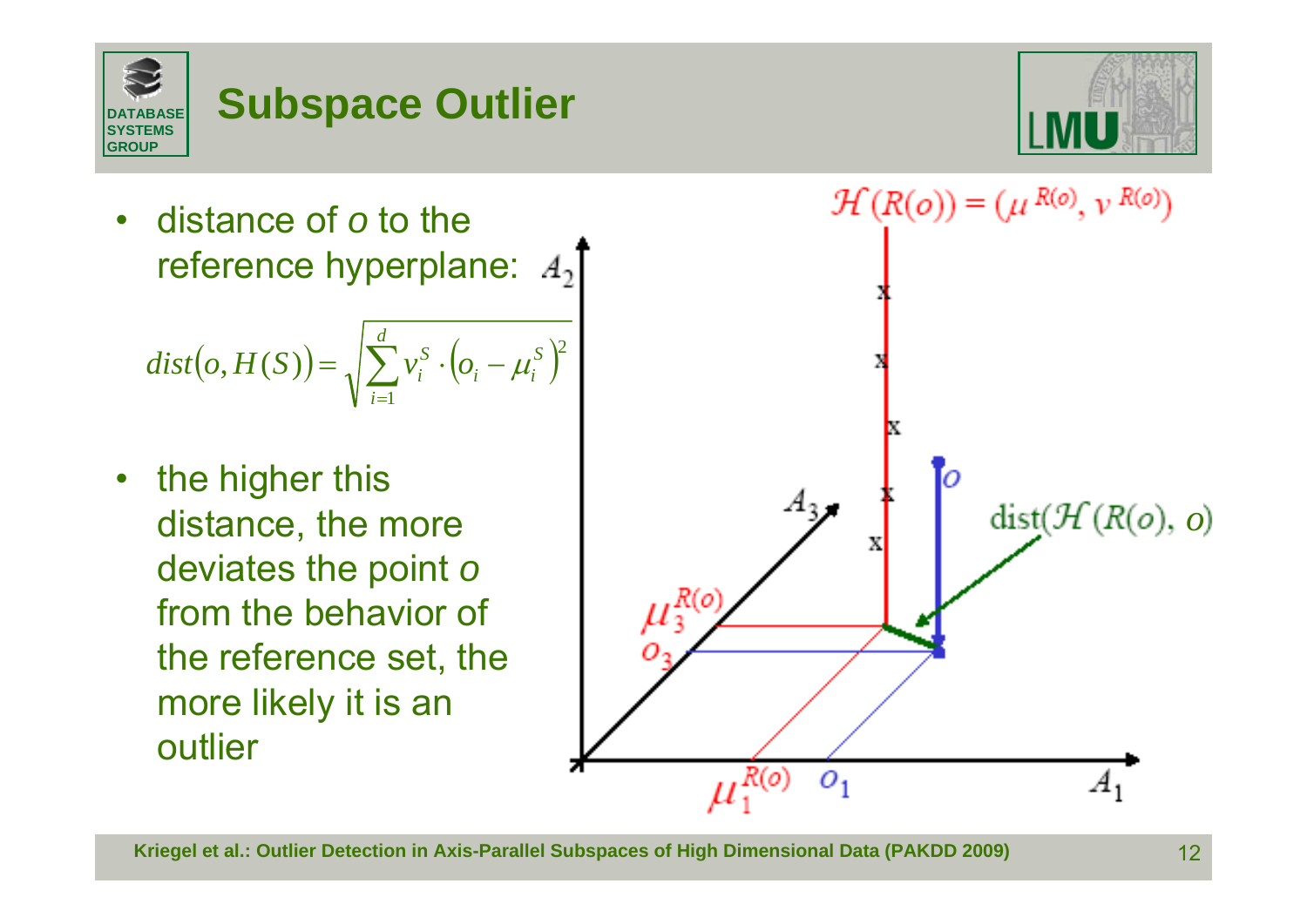





possible normalization to a probability-value [0,1] in relation to the distribution of distances of all points in S

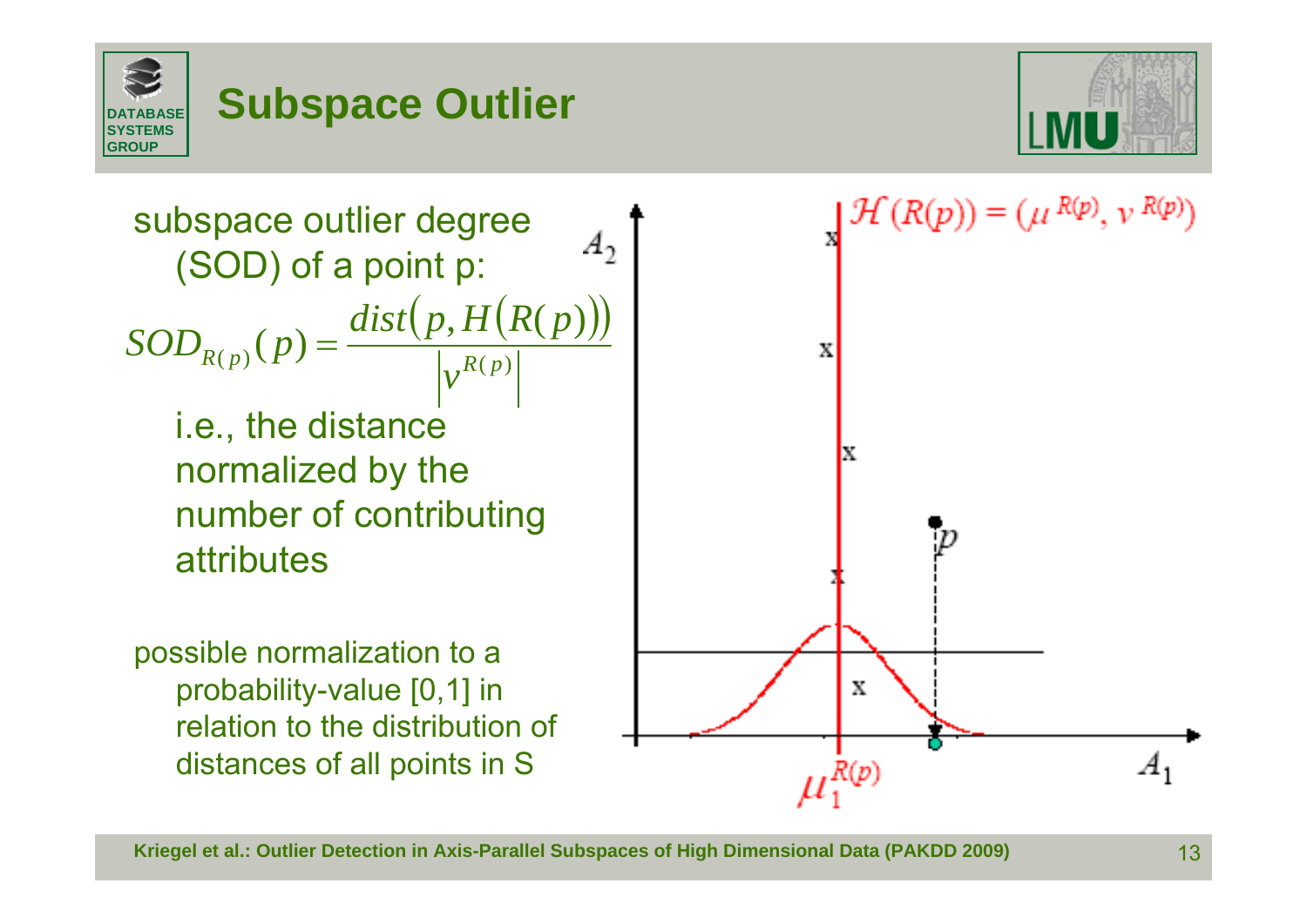



- 1. Motivation
- 2. Subspace Outlier
- 3. Reference Set for Outliers
- 4. Comparison to Existing Approaches
- 5. Conclusion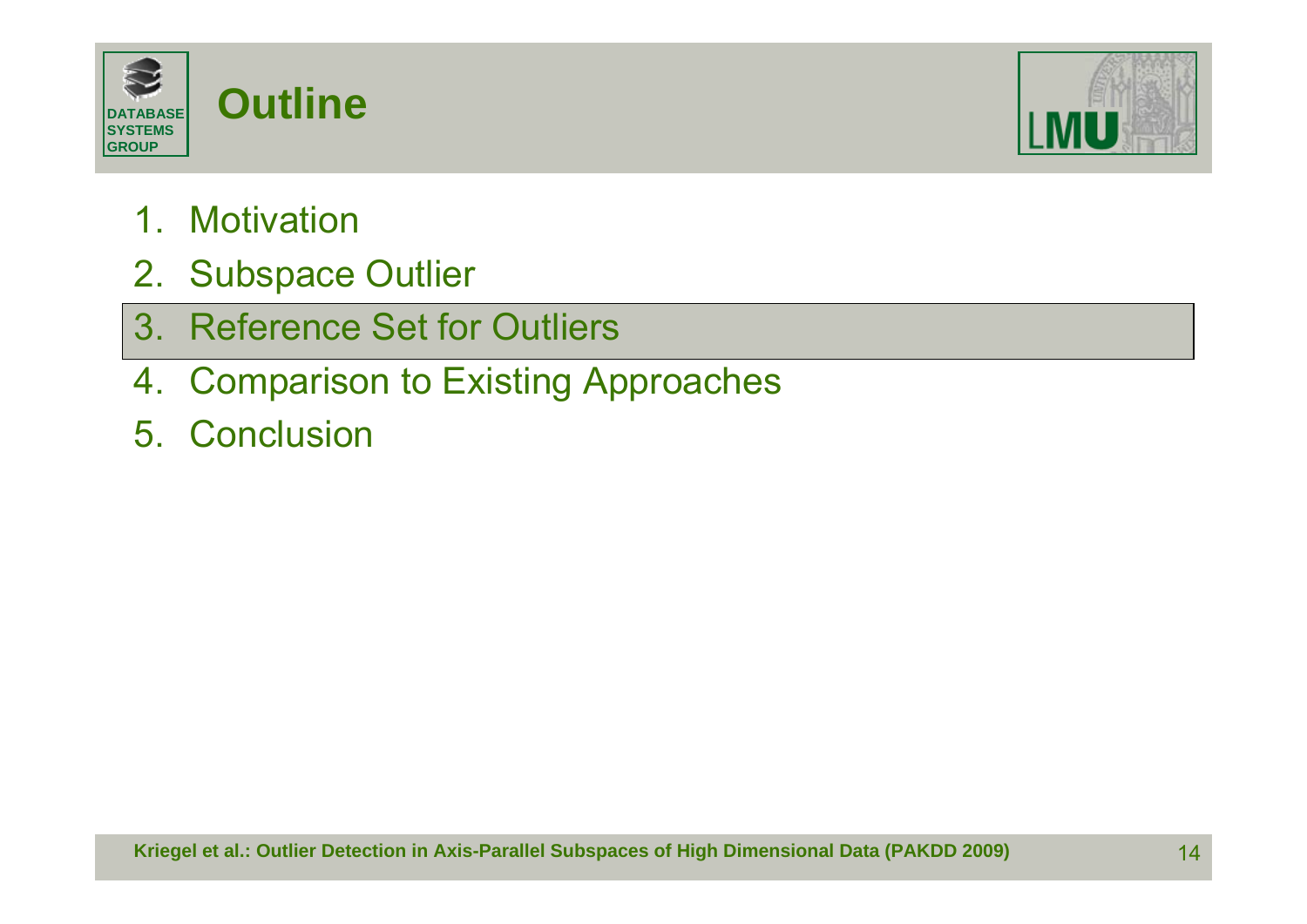



- $\bullet$  recall "curse of dimensionality"
	- local feature relevance  $\rightarrow$  need for a local reference set
	- distances loose expressiveness  $\rightarrow$  how to choose a meaningful local reference set?
- consider *l* nearest neighbors in terms of the shared nearest neighbor similarity
	- given a primary distance function *dist* (e.g. Euclidean distance)
	- *Nk(p)*: *k*-nearest neighbors in terms of *dist*
	- SNN similarity for two points *p* and *q*:

$$
sim_{SNN}(p,q) = |N_k(p) \cap N_k(q)|
$$

reference set *R(p)*: *l*-nearest neighbors of *p* using *sim*<sub>SNN</sub>

• observations back the assumption that SNN stabilizes neighborhood in high dimensional data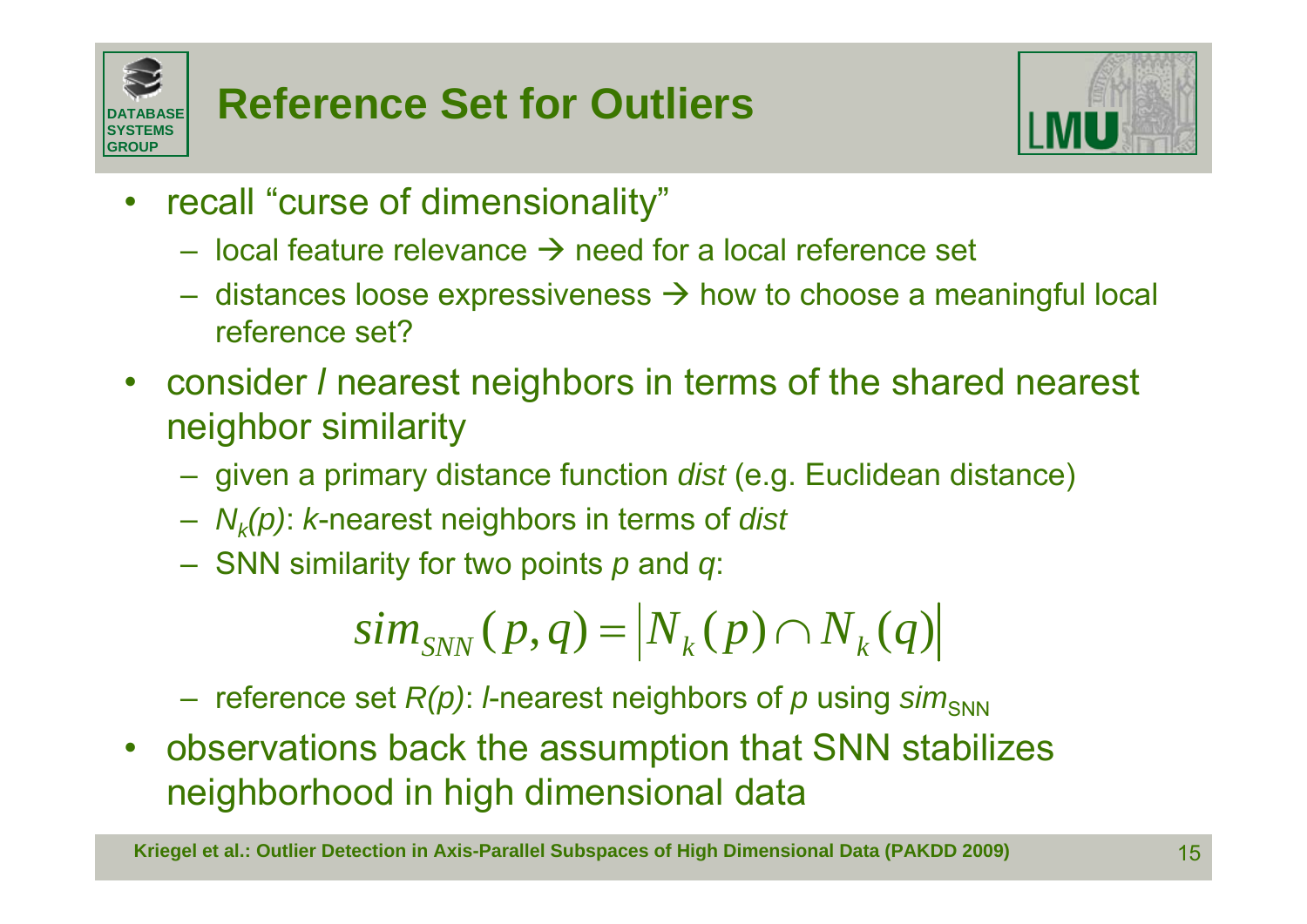



- 1. Motivation
- 2. Subspace Outlier
- 3. Reference Set for Outliers
- 4. Comparison to Existing Approaches
- 5. Conclusion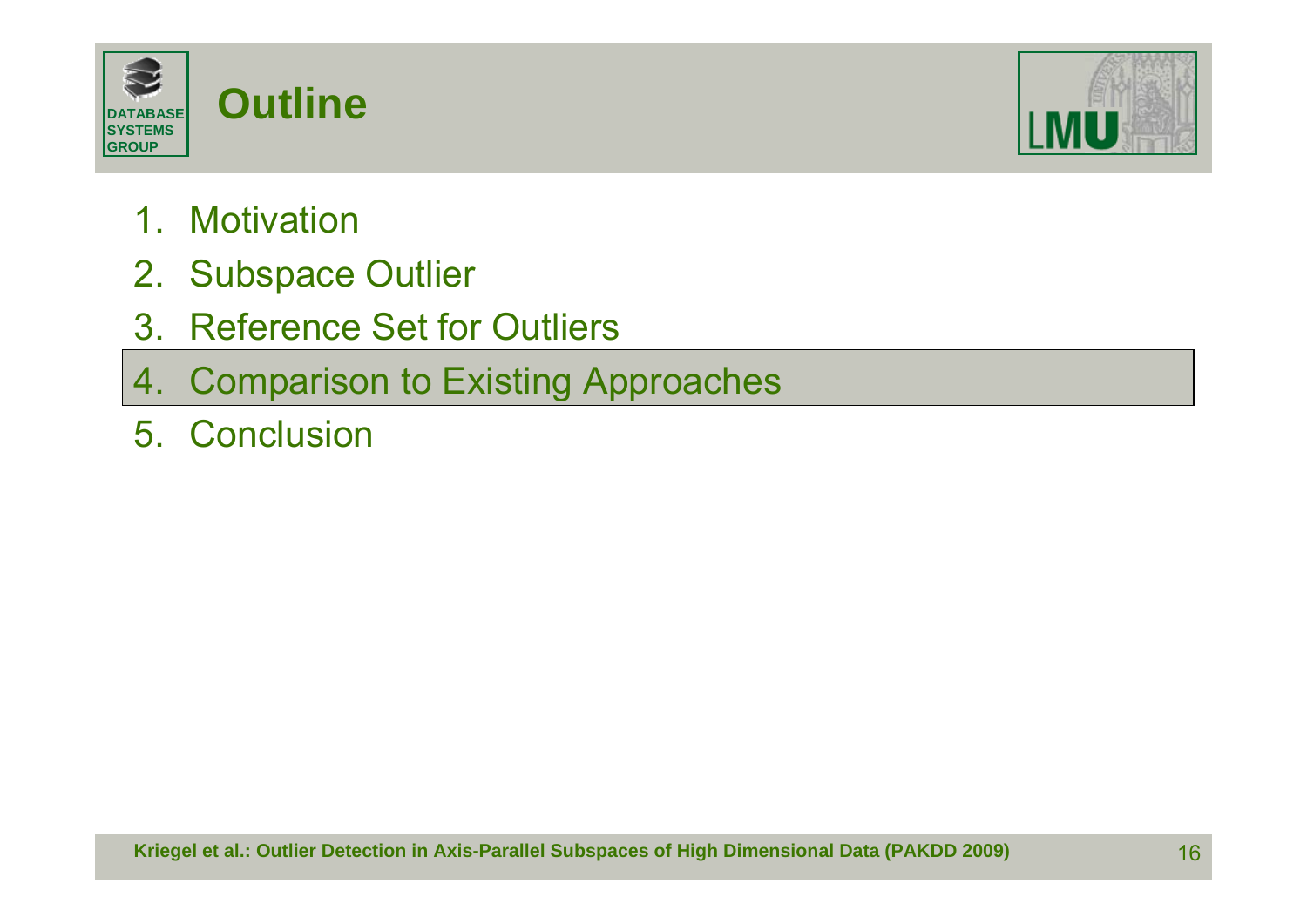

## complexity:

- $\bullet$  determine set of *k*-nearest neighbors for each of *<sup>n</sup>* points: *O(dn2)*
- determine reference set for each point

(*l*-nearest neighbors based on *sim*<sub>SNN</sub>):

*O(kn)*

•overall (since  $k<$ <n):

*O(dn2)*

 $\rightarrow$  comparable to most existing outlier detection algorithms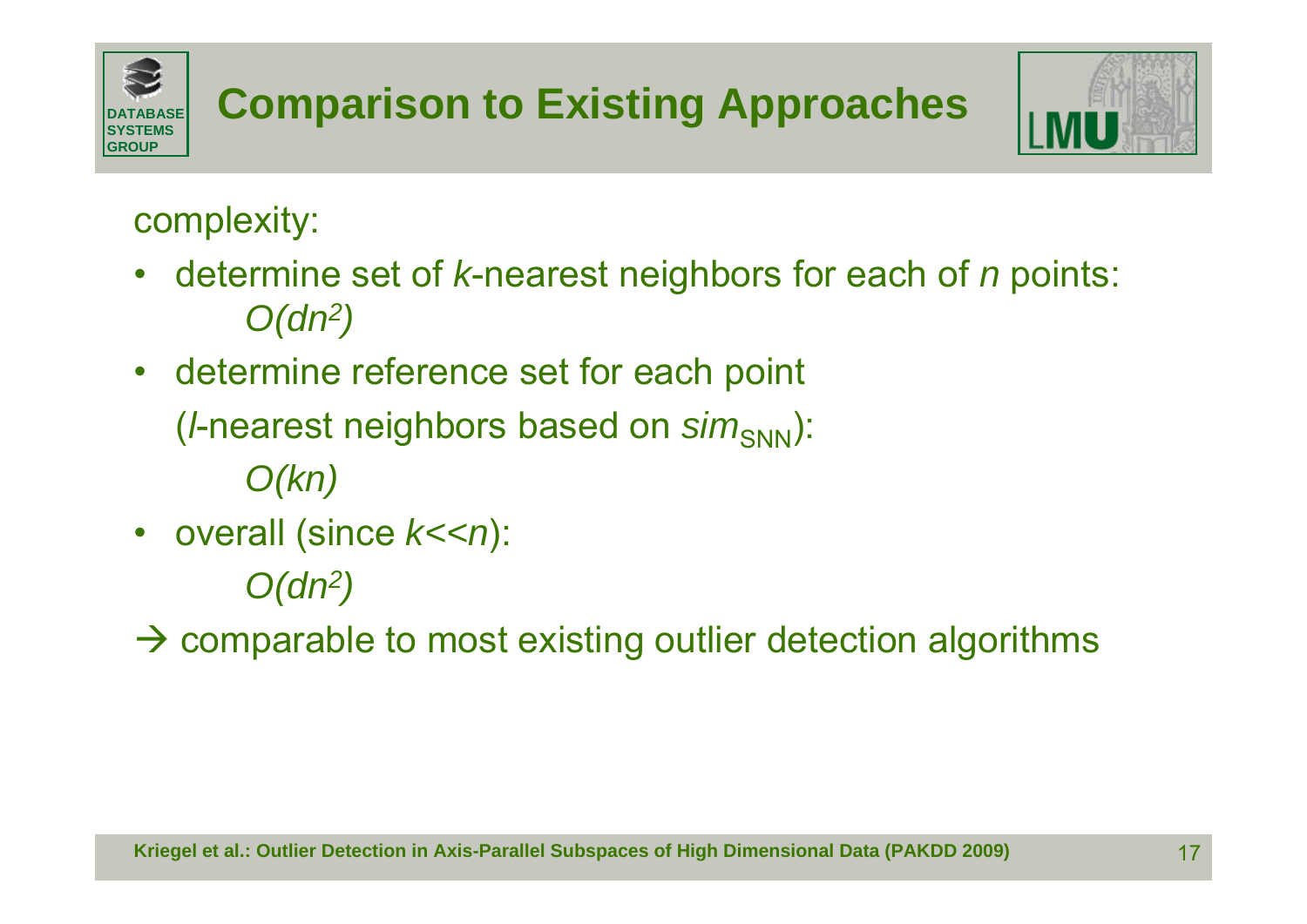

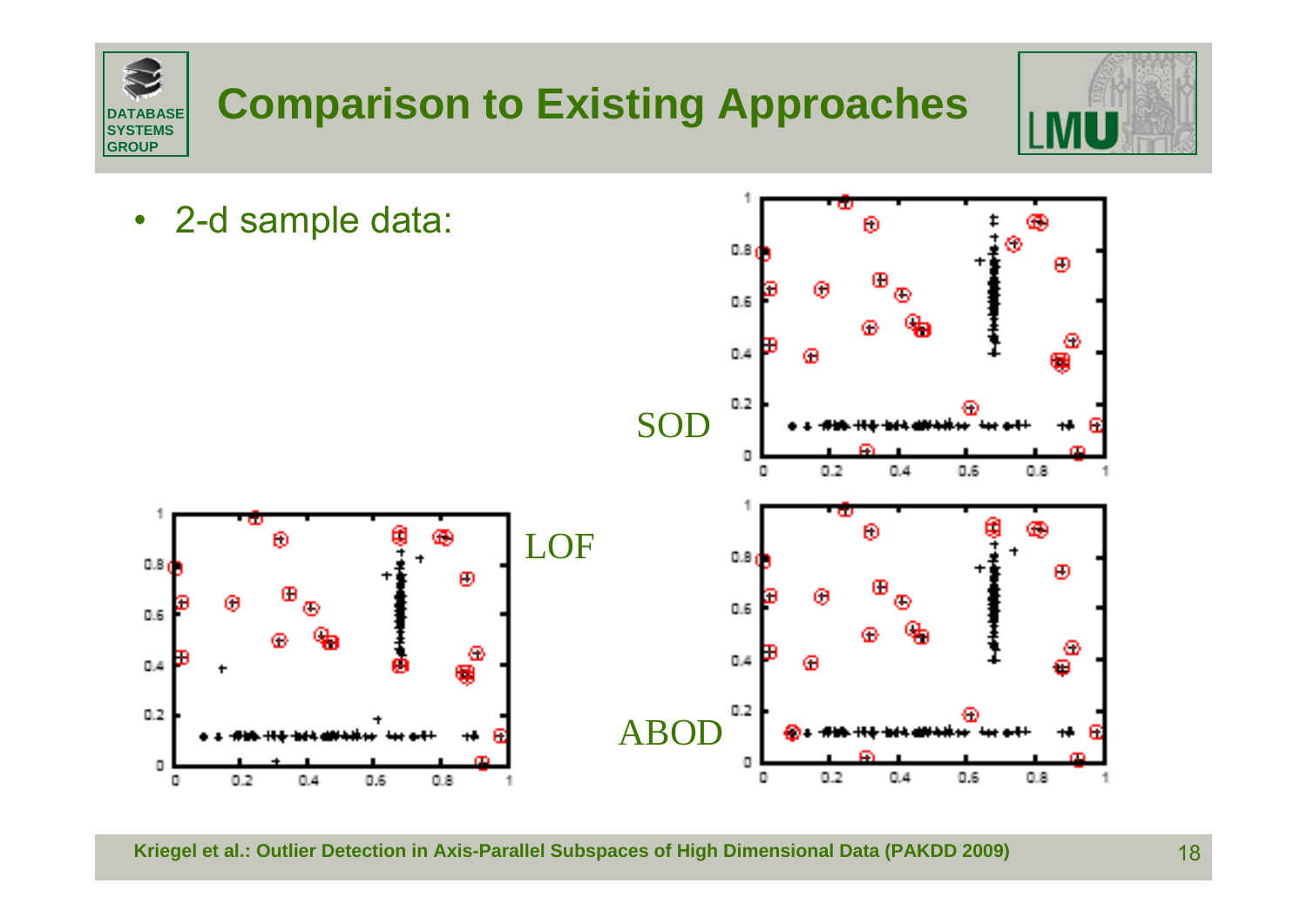

- $\bullet$ Gaussian distribution in 3 dimensions, 20 outliers
- $\bullet$ adding 7, 17, 27, 47, 67, 97 irrelevant attributes

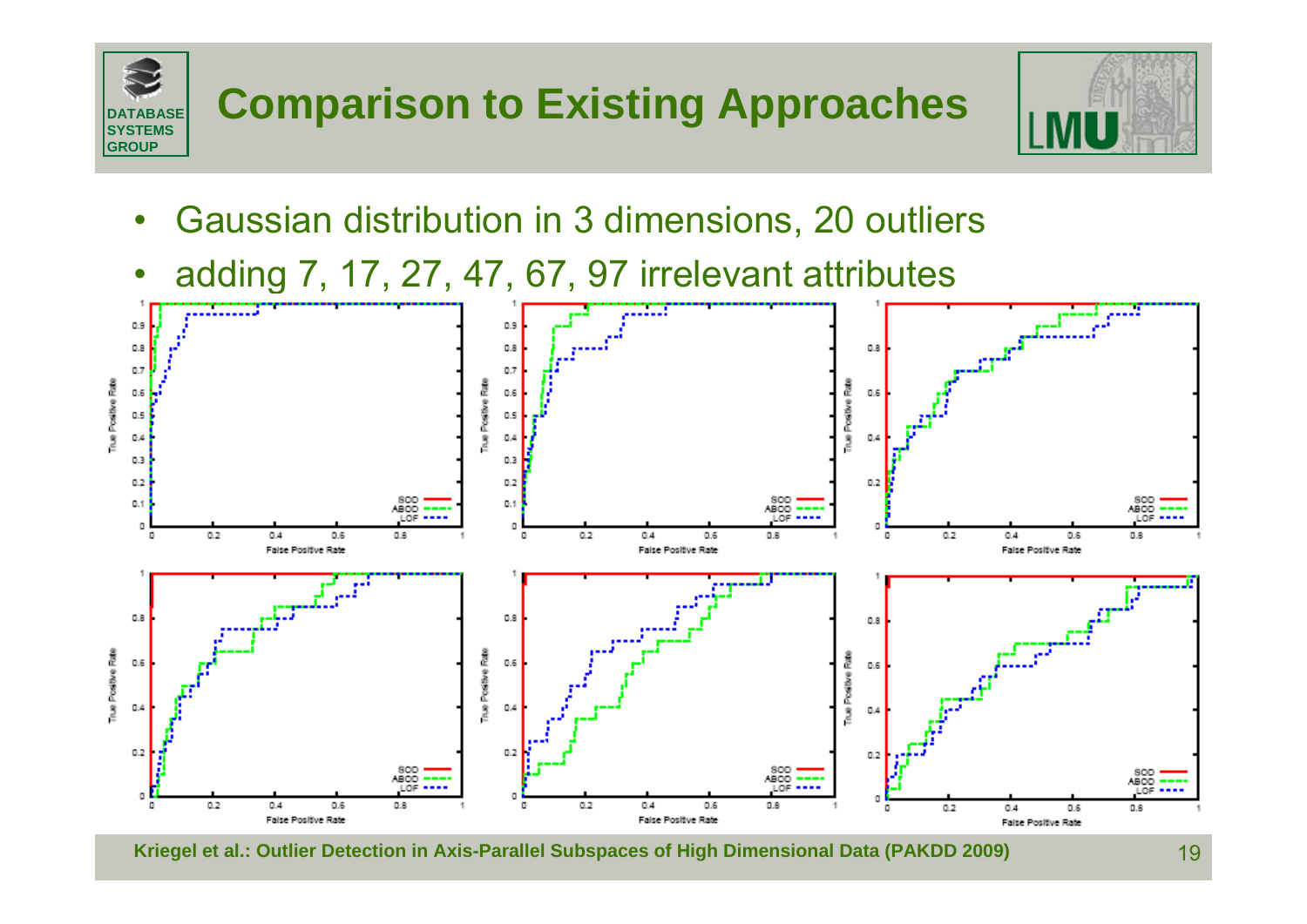



- 1. Motivation
- 2. Subspace Outlier
- 3. Reference Set for Outliers
- 4. Comparison to Existing Approaches
- 5. Conclusion